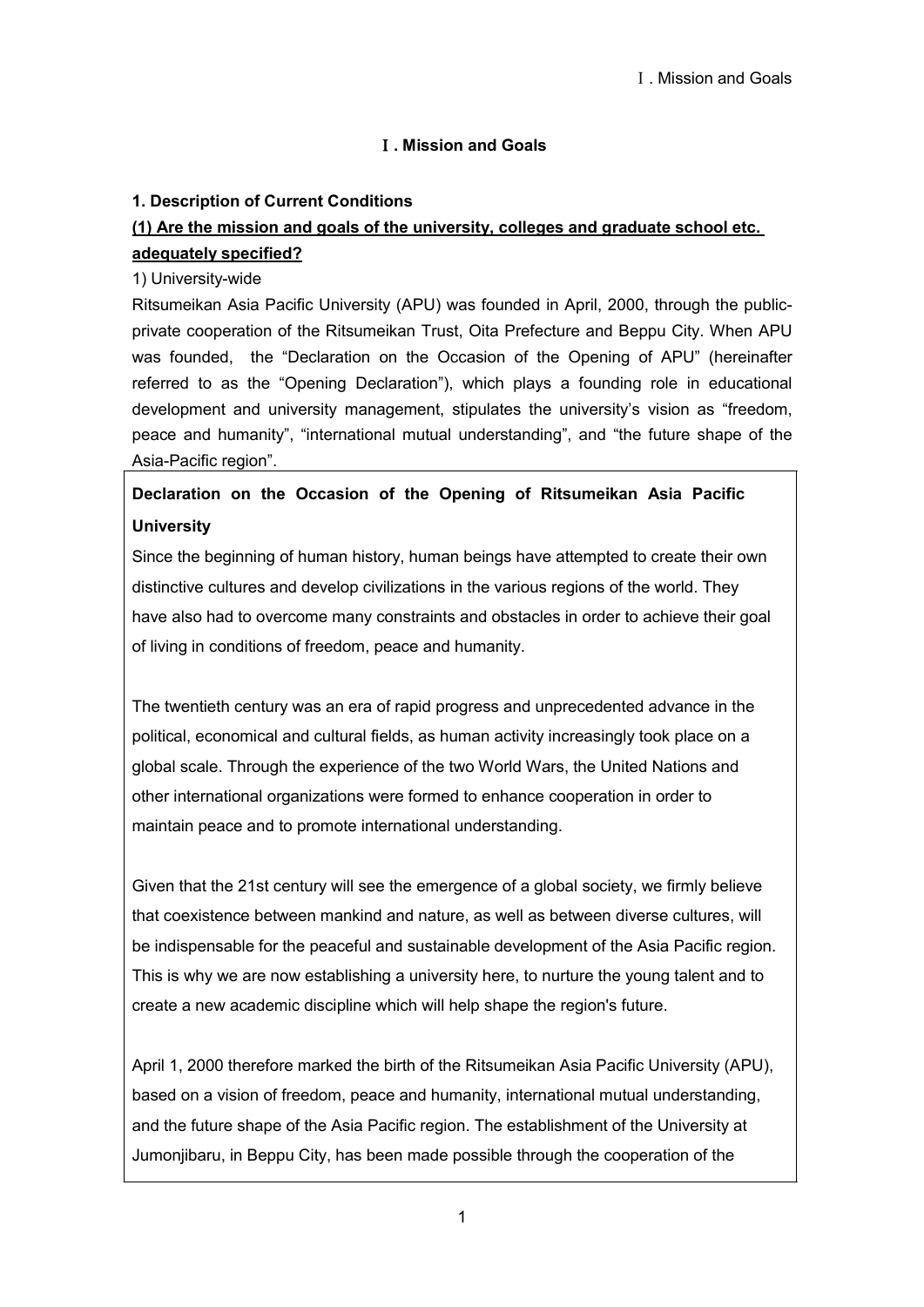people of Beppu and Oita Prefecture, together with many others both within and outside Japan.

Our hope is that it will be a place where the young future leaders from countries and regions throughout the world will come to study together, live together, and understand each other's cultures and ways of life, in pursuit of goals which are common to all mankind. The Ritsumeikan Asia Pacific University is hereby declared open.

April 1<sup>st</sup>, 2000

In keeping with the above Opening Declaration, APU stipulates the following common educational and research objectives (Human resource development goals) for all colleges and graduate schools.

# **Ritsumeikan Asia Pacific University Regulations Article 1 (Excerpt)**

The University's mission is to offer a wide range of knowledge as an academic center in accordance with the general principles and methods of education set forth in the Fundamental Education Law, as well as to teach and research in-depth technical knowledge pertaining to the Asia Pacific region in order to develop students' intellectual, moral and practical abilities.

In order to realize the university's vision of "freedom, peace and humanity", "international mutual understanding", and "the future shape of the Asia-Pacific region", as well as nurture the young talent capable of contributing to the future shape of the Asia-Pacific region, APU has, since its inception, worked towards achieving "The 3 50s" goals of:

- [1] Admit international students from 50 countries and regions (note: "international students" refers to students studying under an "college student" visa. "Domestic students" are Japanese nationals and other non-Japanese students who live in Japan but are not on an "college student" visa.)
- [2] In order to create a multicultural campus, admit a 50% ratio of international to domestic students.
- [3] Maintain a 50% ratio of foreign to Japanese faculty.

In addition, placing a focus on internationalizing all aspects of education, research and university management, APU has the following initiatives: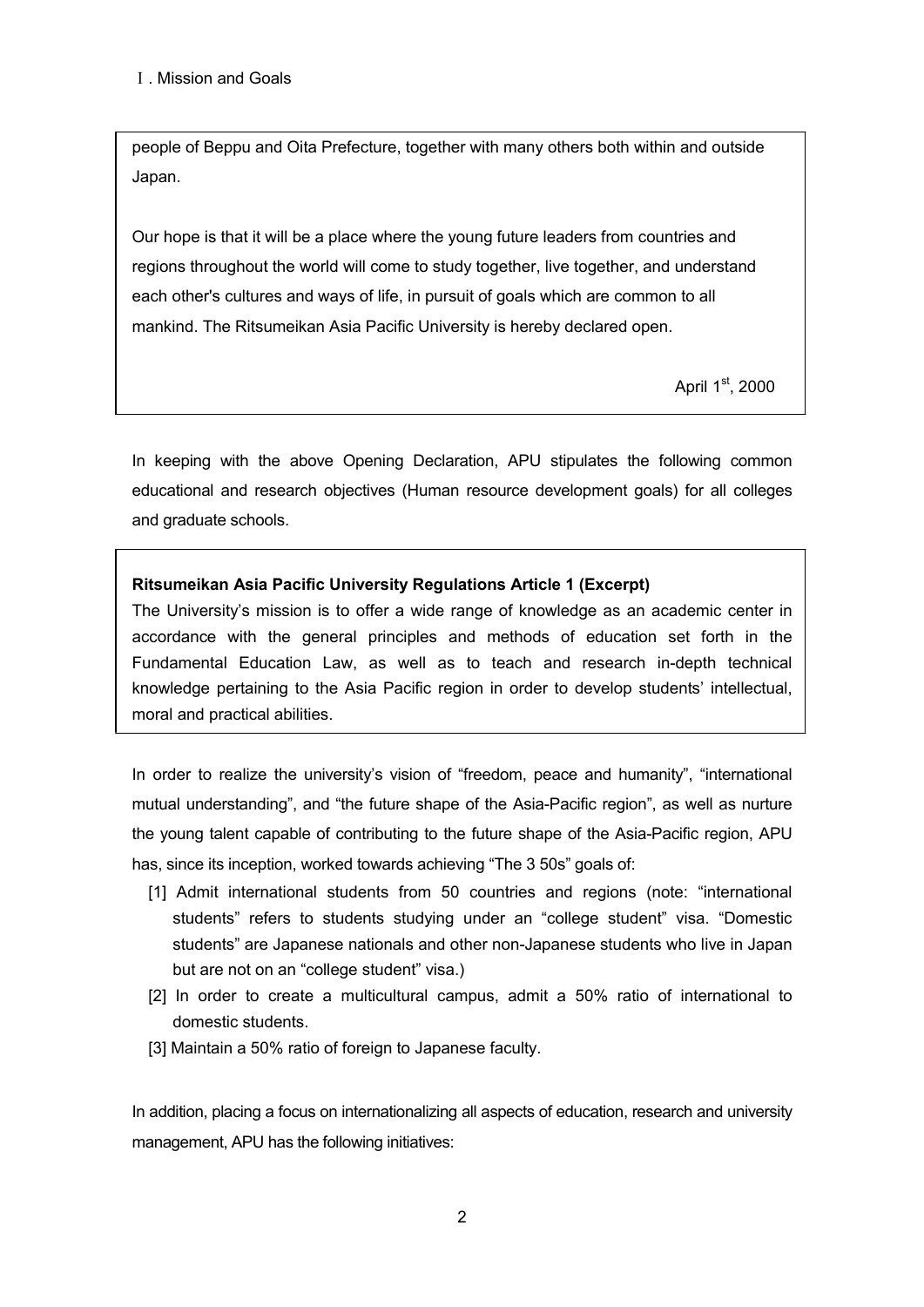- A twice yearly (Spring and Fall) admissions system aimed at attracting highly motivated domestic and international students from an array of countries and with a diverse set of backgrounds.
- In an effort to admit students who agree with the university's vision, students can carry out the admissions process in either Japanese or English.
- All in-house university materials and notices, as well as the intranet and guidance sessions for the faculty, staff and students, are offered in Japanese and English. As a rule, the university's public website is also available in both languages.
- Undergraduate education utilizes a bilingual Japanese and English education system (classes) and enhanced classroom learning (syllabus organization, introduction of subject numbering and strict grading and evaluation criteria).
- In order to foster global human resources, all learning and research in the graduate school is carried out in English, and a global education given by an organization of international faculty with diverse nationalities, academic histories and achievements.
- Official meetings, such as the University Senate and Faculty Council meetings, are held in both Japanese and English.
- In order to inject a diverse set of global perspectives into the running of the university, APU is very proactive in appointing foreign nationals for officials (President, Vice President, Deans etc.). As of April 1st, 2013, of the 17 executive positions, 8 were held by foreign nationals. The previous President was also a foreign national.

In 2011, in light of the university's achievements in its first 10 years of operation, APU formulated the "APU2020 Vision", outlining the future image APU hopes to attain by 2020, and the "APU Phase Three Plan", a mid-term report for the 4 years between Academic Year (AY) 2011 and AY2014.

3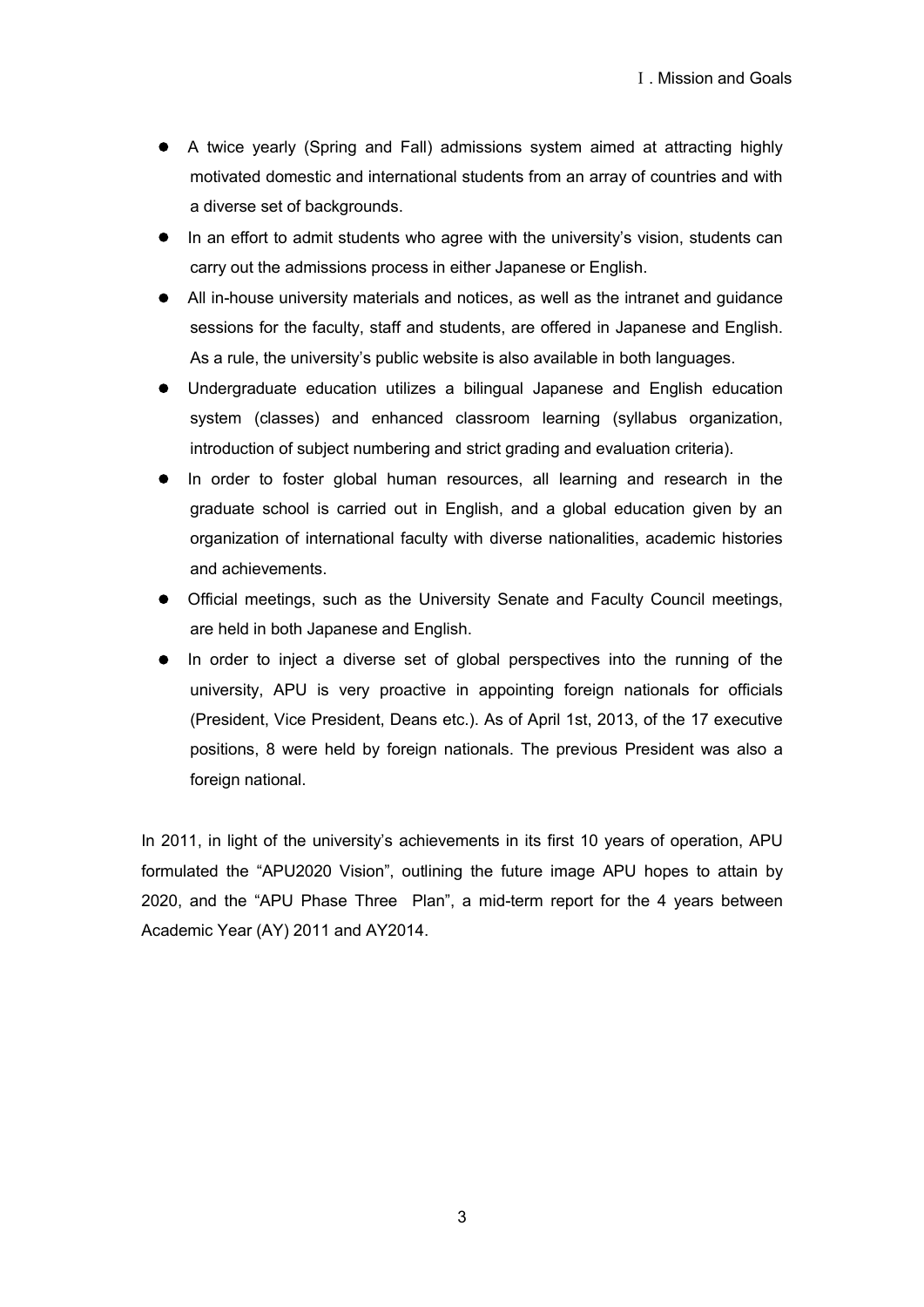| APU2020 Vision |                      | In light of achievements in first 10 years since foundation,<br>APU outlines its roles to play globally and locally in 2020 and<br>its path which APU should target, with participation of students,<br>faculty, staff, parents and alumni. |
|----------------|----------------------|---------------------------------------------------------------------------------------------------------------------------------------------------------------------------------------------------------------------------------------------|
|                | APU Phase Three Plan | In line with APU2020 Vision discussions, this mid-term plan is                                                                                                                                                                              |
|                |                      | a business plan to coordinate all vectors and indicates the                                                                                                                                                                                 |
|                |                      | direction needed to be taken between AY2011 and AY2014 to                                                                                                                                                                                   |
|                |                      | realize APU's future image in 2020.                                                                                                                                                                                                         |
|                |                      | *Admissions policies, student services policies, career support,                                                                                                                                                                            |
|                |                      | network, financial and administration policies etc.                                                                                                                                                                                         |
|                |                      | The following items were resolved before formulation of the                                                                                                                                                                                 |
|                |                      | Phase Three Plan and are therefore already incorporated into                                                                                                                                                                                |
|                |                      | the Plan.                                                                                                                                                                                                                                   |
|                |                      | <academic<br>Reform&gt; "AY2011<br/>APU<br/>Academic<br/>Reforms-</academic<br>                                                                                                                                                             |
|                |                      | Cultivating Human Resources with International Currency                                                                                                                                                                                     |
|                |                      | through Assurance of Quality in Learning-" (hereinafter "AY2011                                                                                                                                                                             |
|                |                      | Academic Reforms")                                                                                                                                                                                                                          |
|                |                      | <faculty development="" plan=""> "APU Faculty Organization</faculty>                                                                                                                                                                        |
|                |                      | Development Plan (AY2011-AY2014): Backbone of the AY2011                                                                                                                                                                                    |
|                |                      | Academic<br>Reforms"<br>(hereinafter called "AY2011Faculty                                                                                                                                                                                  |
|                |                      | Organization Development Plan")                                                                                                                                                                                                             |
|                |                      | <research policies="">"The R2020 New Mid-Term Plan Research</research>                                                                                                                                                                      |
|                |                      | Policy at APU"                                                                                                                                                                                                                              |

These initiatives have resulted in creating a diverse multicultural campus in which students who are struck a chord with the university vision of "freedom, peace and humanity", "international mutual understanding", and "the future shape of the Asia Pacific region" and will help create the future of the Asia Pacific region, live and learn together, embracing each other's cultures and customs.

The university's mission and goals, and initiatives it has implemented in accordance with these, are meeting the ever diversifying needs of a complex society experiencing rapid economic globalization and increased demand for global human resources.

4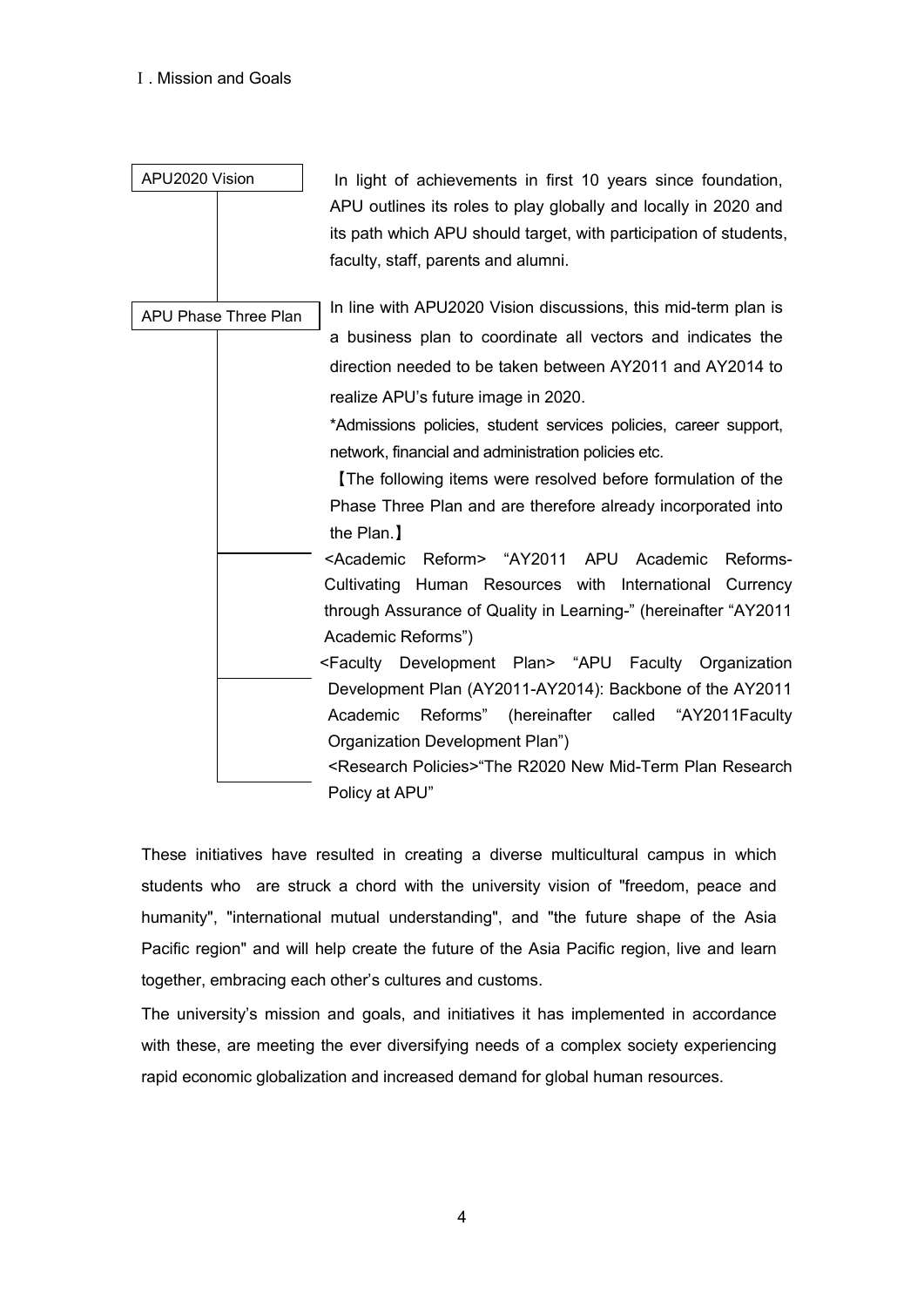#### 2-1) College of Asia Pacific Studies (APS)

The APS was established at the same time of the university's inauguration in April, 2000. The educational and research objectives (human resource development goals) for the APS are as follows:

#### **Ritsumeikan Asia Pacific University Regulations Article 2 (Excerpt)**

The college of Asia Pacific Studies aims to cultivate human resources that, upon comprehensive understanding of the diverse political conditions, economies, societies, and cultures of the Asia Pacific region, will 1) achieve basic and advanced knowledge in such areas global society, environment and development, and tourism, 2) develop language, communication and problem-solving abilities, and 3) through understanding of the diverse problems facing the Asia Pacific, will be able to contribute to sustainable development and coexistence in the region.

#### 2-2) College of International Management (APM)

The College of International Management (APM) (Former name: the College of Asia Pacific Management) was established at the same time of the university's inauguration in April, 2000, undergoing a name change from the former College of Asia Pacific Management to its current College of International Management in April, 2009. The educational and research objectives (human resource development goals) for the APM are as follows:

#### **Ritsumeikan Asia Pacific University Regulations Article 2 (Excerpt)**

The College of International Management aims to cultivate human resources that, upon comprehensive understanding of the diverse political conditions, economies, societies and cultures of the Asia Pacific region, will 1) achieve basic and advanced knowledge in such areas as Business and Management, 2) develop intercultural communication skills in addition to strategic business planning and administration abilities, and 3) through understanding of the diversity in managing corporations in this region, will be able to contribute to globalizing enterprise activities.

APM, along with the Graduate School of Management (GSM), aims to obtain accreditation from the Association of Advance Collegiate Schools of Business (AACSB) International, an American based international accreditation organization for business education. obtaining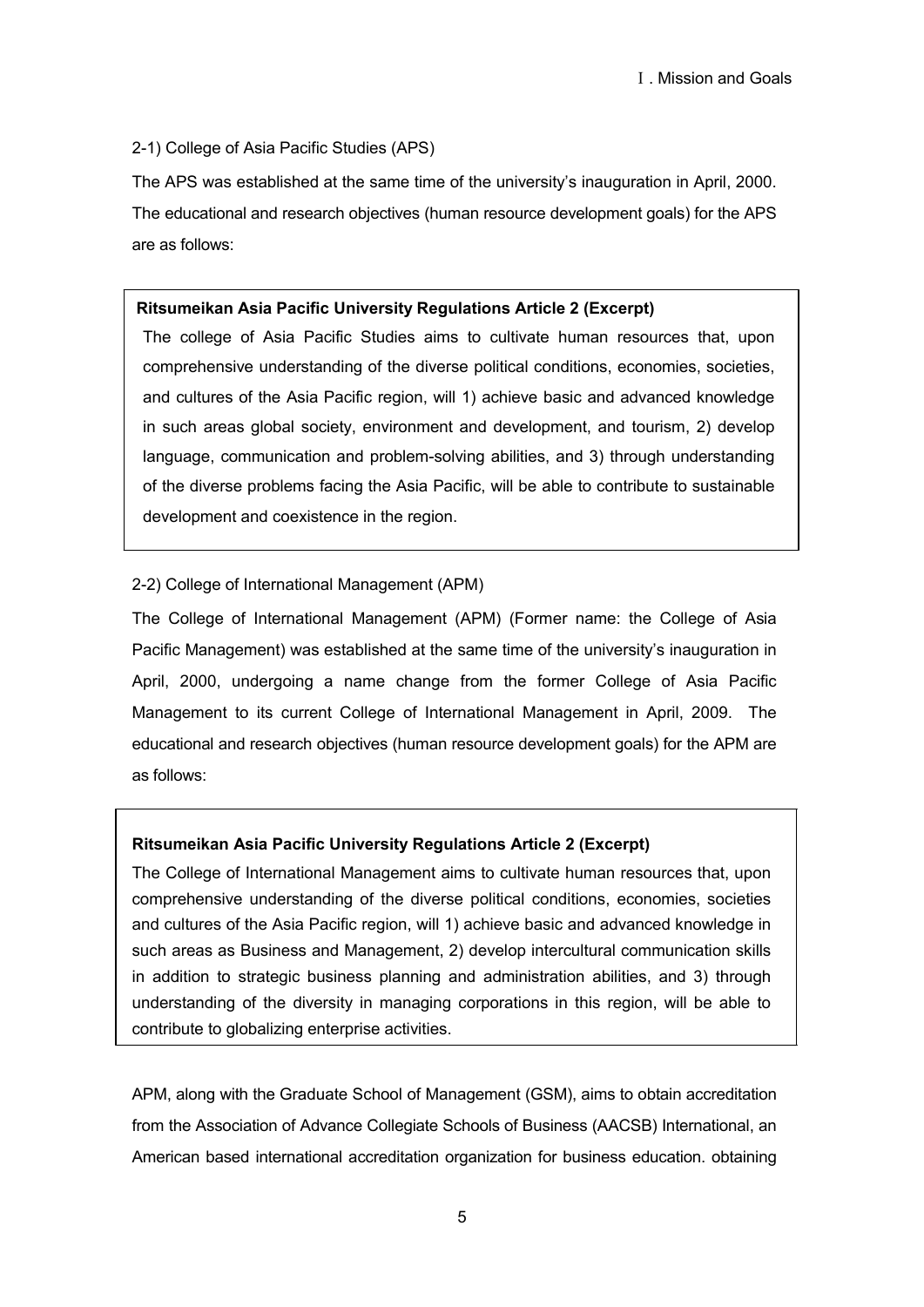# this accreditation in mind, the GSM has the following Mission Statement.

The mission of the College of International Management is to cultivate human resources with strong business ethics that will play an active role in resolving management issues at globalizing enterprises and other organizations by imparting fundamental knowledge in management, enhancing intercultural communication skills and upholding cultural diversities.

# 3-1) Graduate School of Asia Pacific Studies

The Graduate School of Asia Pacific Studies was also established at the same time of the university's inauguration in April, 2000. Currently this School has both a Master's and Doctoral Program. The Master's Program offers 2 majors: Asia Pacific Studies, and International Cooperation Policy, both designed from a perspective of meeting international needs.

The educational and research objectives (human resource development goals) for the Graduate School of Asia Pacific Studies are as follows:

# **Ritsumeikan Asia Pacific University Regulations Article 2 (Excerpt)**

The Graduate School of Asia Pacific Studies will specialize in the areas of government, environment and development economics deemed necessary for the development of the Asia Pacific Region. Its purpose is to form practical resolutions for issues in the Asia Pacific and to cultivate human resources who will contribute to sustained development and peaceful coexistence in the Asia Pacific region.

#### 3-2) Graduate School of Management (GSM)

The GSM was established in April, 2003. Currently this school only has a Master's Program in place. The educational and research objectives (human resource development goals) for the GSM are as follows:

### **Ritsumeikan Asia Pacific University Regulations Article 2 (Excerpt)**

The Mission of the Graduate School of Management (GSM) is to cultivate creative wellrounded professionals and leaders who will play a central role in resolving management issues at globalizing enterprises and other organizations by imparting advanced management skills, a good understanding of business ethics and a deep insight into globalization.

As previously stated, the GSM, along with the APM, aims to obtain accreditation from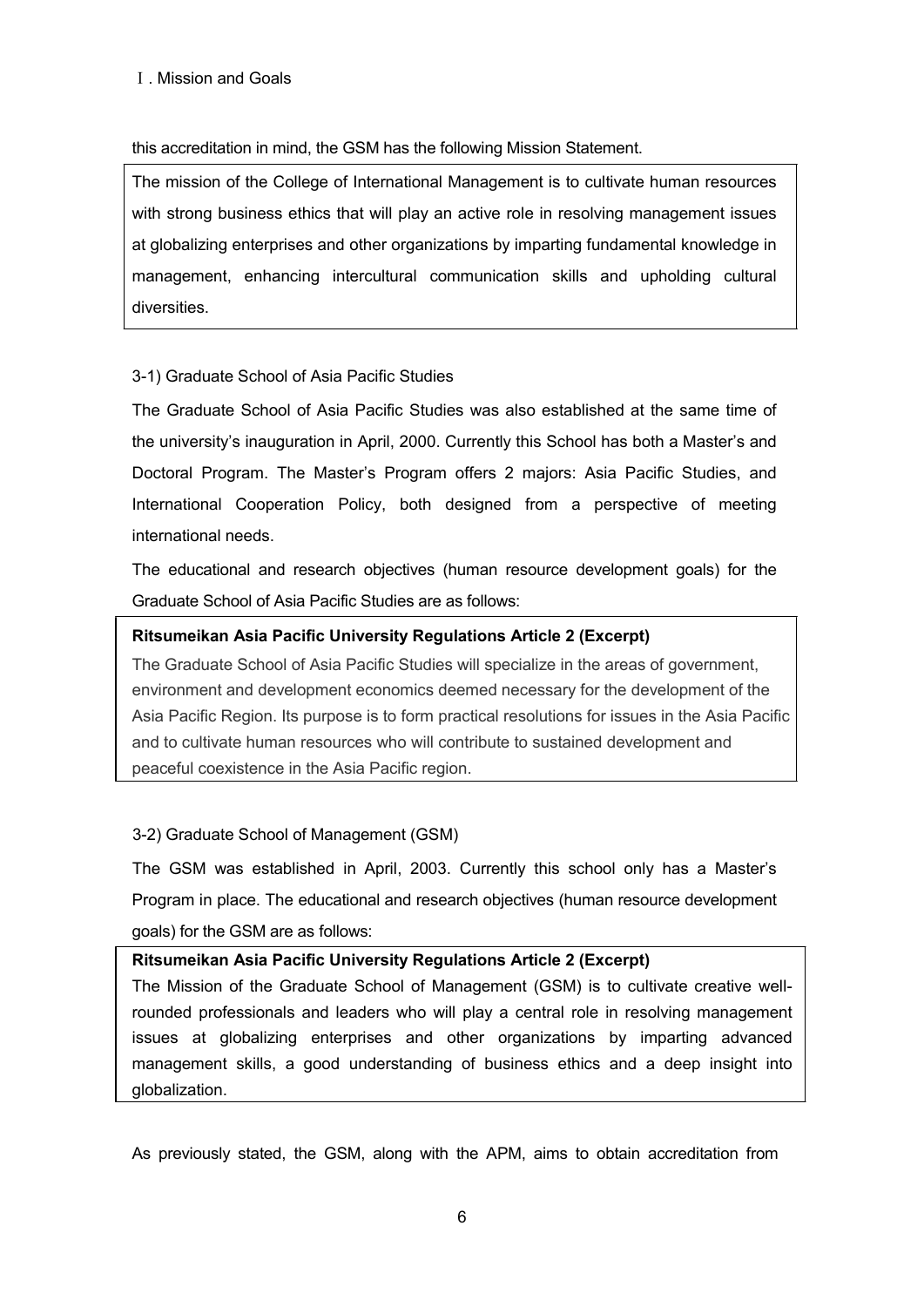## AACSB International, and thus has the following Mission Statement:

The Mission of the GSM is to cultivate creative well-rounded professionals and leaders who will play a central role in resolving management issues at globalizing enterprises and other organizations by imparting advanced management skills, a good understanding of business ethics and a deep insight into globalization.

# **(2) Are the mission and goals of the university, colleges and graduate school known to faculty, staff and students and have they been made public?**

### 1) University-wide

The mission and goals of the university are available to the public via the Opening Declaration", "Educational and Research Objectives (human resource development goals)", and "University Regulations Pertaining to Educational and Research Objectives", all of which are on the university website. Students are notified at the freshman orientations held at the start of each semester. In the orientations, "Campus Life Handbook" containing the "Declaration on the Occasion of the Opening of Ritsumeikan Asia Pacific University" are distributed to all new enrollees in Japanese and English. The university is making efforts to notify students by uploading the handbook onto the student access website and make it available from the Student Office.

# 2-1) College of Asia Pacific Studies (APS)

"Undergraduate Academic Handbook", which clearly outline the APS's educational and research objectives (human resource development goals) in both English and Japanese are made and distributed to all students in the APS. These objectives are also listed in both languages on the University website.

# 2-2) College of International Management (APM)

"Undergraduate Academic Handbook", which clearly outline the APM's educational and research objectives (human resource development goals) in both English and Japanese are made and distributed to all students in the APM. These objectives, along with a College "Mission Statement" are also listed in both languages on the University website.

#### 3-1) Graduate School of Asia Pacific Studies

"Graduate Academic Handbook", which clearly outline the Graduate School of Asia Pacific Studies' educational and research objectives (human resource development goals) in English are distributed to all students in the Graduate School of Asia Pacific Studies. These objectives are also listed in both English and Japanese on the University website.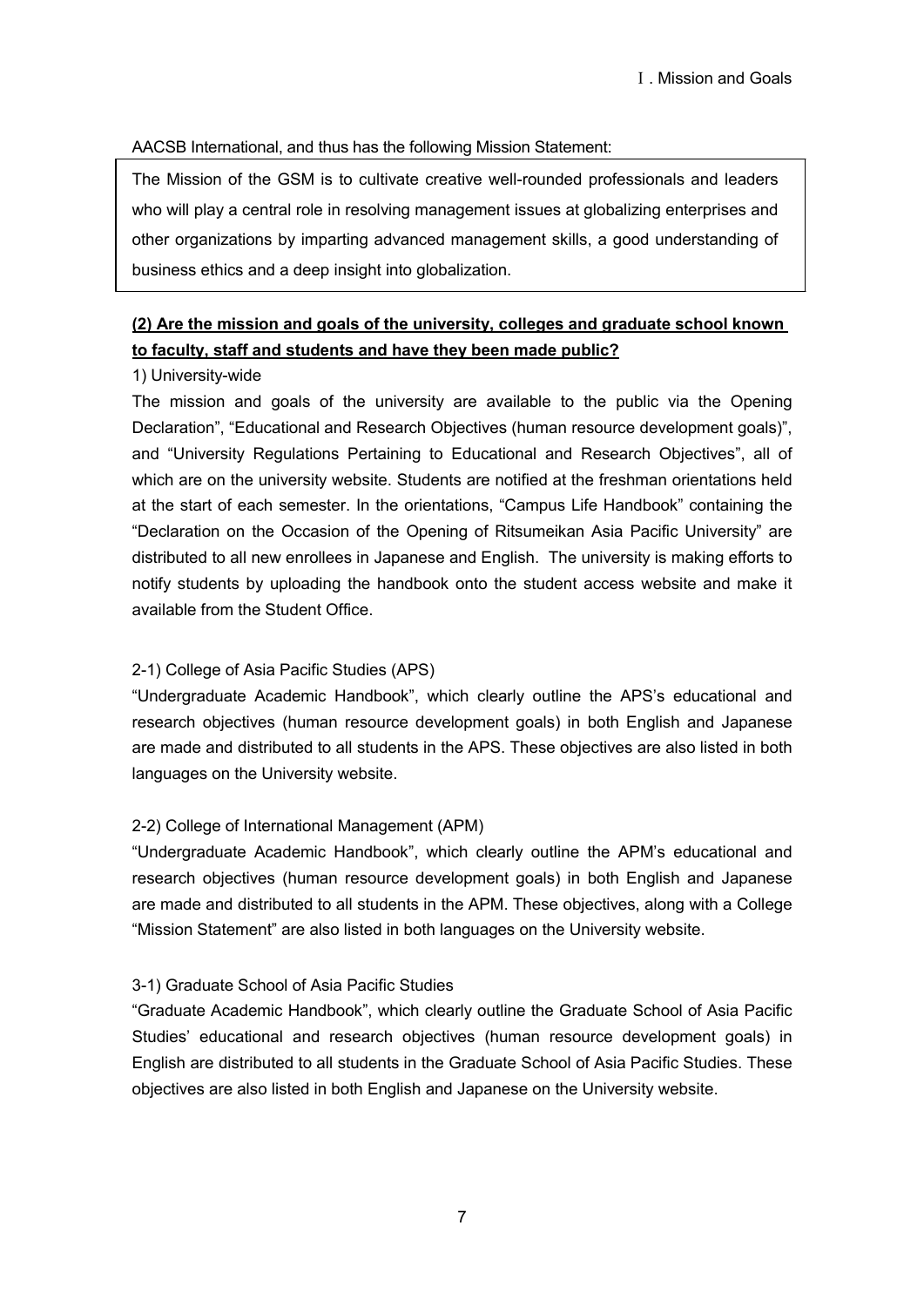# 3-2) Graduate School of Management (GSM)

"Graduate Academic Handbook", which clearly outline the GSM's educational and research objectives (human resource development goals) in English are distributed to all students in the GSM. These objectives, along with a School "Mission Statement" are also listed in both English and Japanese on the University website.

# **(3) Are the mission and goals of the university, colleges and graduate schools etc. regularly reviewed for suitability?**

### 1) University-wide

APU's vision of "peace, freedom and humanity", "international mutual understanding", and "the future shape of the Asia Pacific region" stipulated in the Opening Declaration have remained unchallenged since the university's inauguration over 10 years ago, proving just how much they have penetrated all facets of the university, both internally and externally. At the time of making academic reforms (curriculum reforms) and mid-term plans, the university tries to review the suitability of these missions and goals. Recently, in the formulation process of the APU2020 Vision (started in AY2011) and APU Phase Three Plan centering on AY2011 Academic Reforms, meaning of our missions and goals was reviewed and confirmed again.

# **2. Self Assessment**

# **[1] Items That Are Showing Results**

1) University-wide

<1> Penetration of the Vision

The Opening Declaration remains steadfast after more than 10 years since inauguration. Students, faculty and staff agree with APU's vision and have done educational and research activities. The university has continued to broadcast the vision in both English and Japanese throughout the world.

The vision set down in the Opening Declaration of "peace, freedom and humanity", "international mutual understanding", "the future shape of the Asia Pacific region", and "to nurture the young talent that will help future shape of the Asia Pacific region" have become almost current universal topics both domestically and internationally and APU praises evaluates itself that it were ahead of the times. In a world that is going through dramatic economic and social globalization, APU's missions and goals are widely accepted in Japan.

# **[2] Items Requiring Improvement**

2-2) College of International Management (APM)

<1> Distinguish between the APM's educational and research objectives and its mission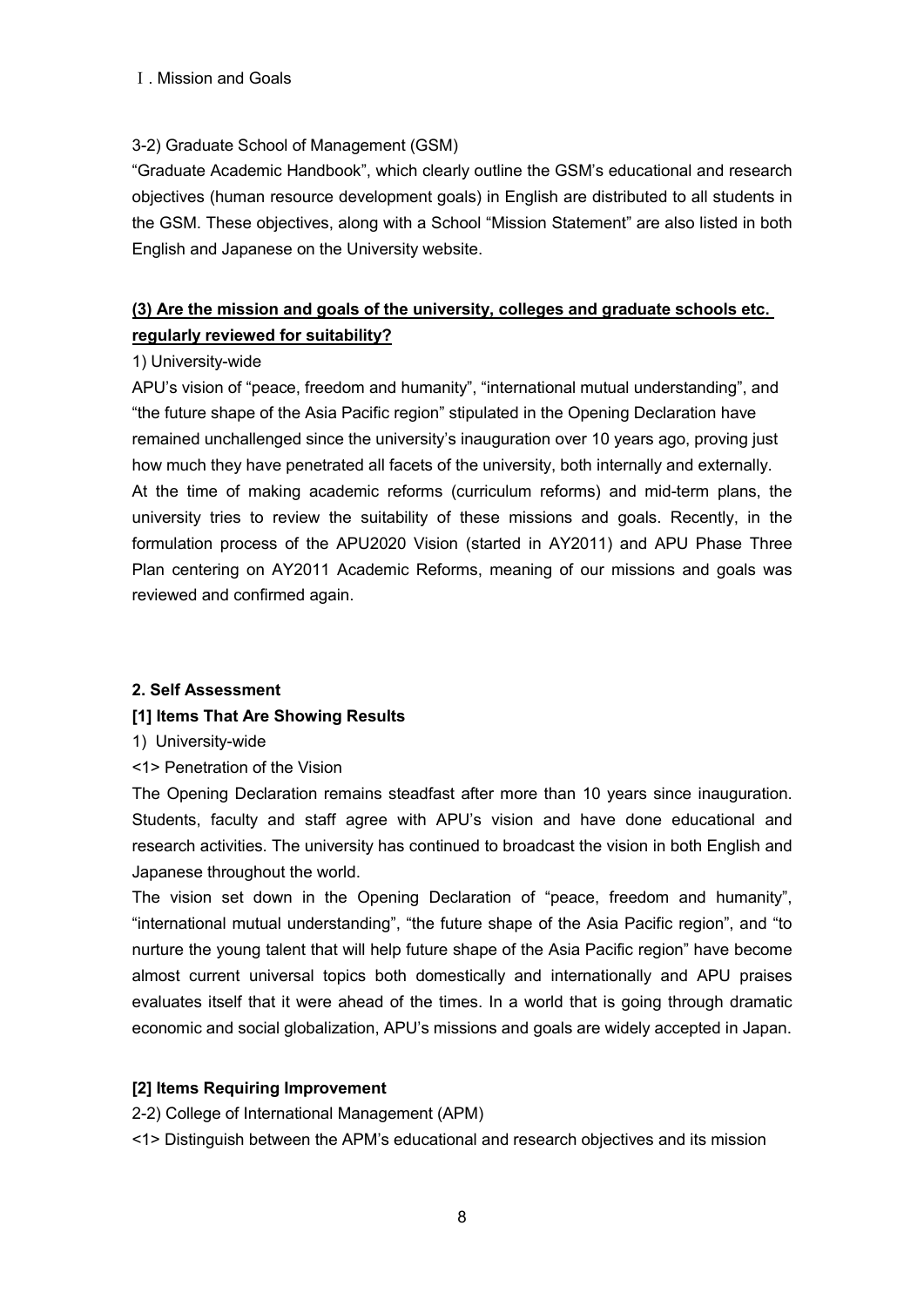### statement

Some printed material and web pages list the educational and research objectives while others the mission statement. While in principal there is not much difference between the two, there is the possibility that it is a little ambiguous to the public, students, staff and faculty.

3-1) Graduate School of Asia Pacific Studies

<1> Specify educational and research objectives by major and Master's and Doctoral program

The Master's and Doctoral programs in the Graduate School of Asia Pacific Studies do not currently have separate educational and research objectives (human resource development goals). Likewise, neither do the separate majors of Asia Pacific Studies and International Cooperation Policy.

3-2) Graduate School of Management (GSM)

<1> Distinguish between the GSM's educational and research objectives and its mission statement

Some printed material and web pages list the educational and research objectives while others the mission statement. While in principal there is not much difference between the two, there is the possibility that it is a little ambiguous to the public, students, staff and faculty.

# **3. Development Policies towards the Future**

# **[1] Items That Are Showing Results**

1) University-wide

<1> Penetration of Vision

Formulation of a mid-term plan between AY2013 and AY2014 (for implementation between AY2015 and AY2020) includes a review of the Opening Declaration and meaning of vision.

# **[2] Items Requiring Improvement**

2-2) College of International Management (APM)

<1> Distinguish between the APM's educational and research objectives and its mission statement

Continue making the necessary steps to ensure the objectives and mission statement are distinguishable.

3-1) Graduate School of Asia Pacific Studies

<1> Specify educational and research objectives by major and Master's and Doctoral